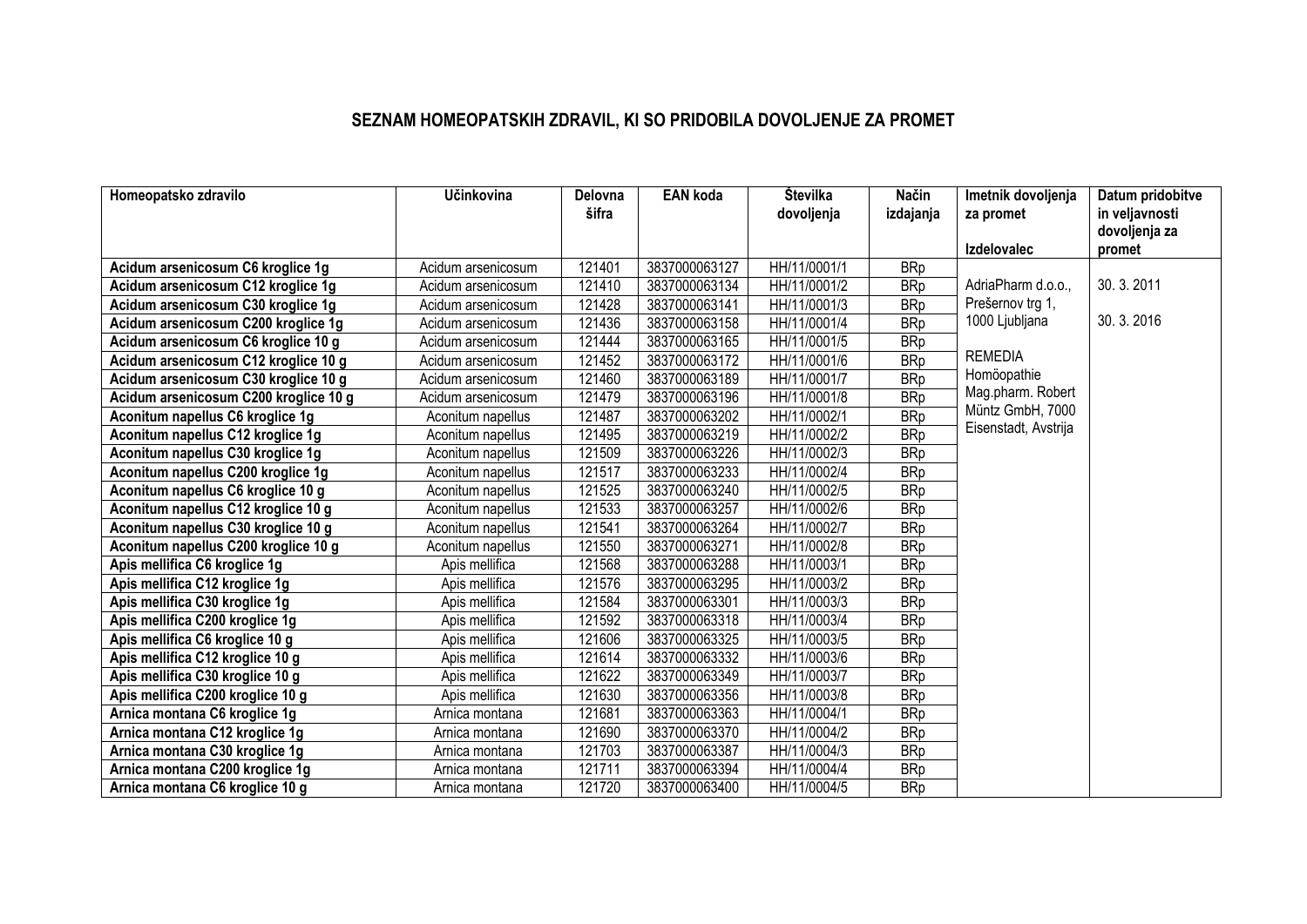| Homeopatsko zdravilo                     | Učinkovina             | Delovna | <b>EAN</b> koda | Številka     | Način      | Imetnik dovoljenja   | Datum pridobitve        |
|------------------------------------------|------------------------|---------|-----------------|--------------|------------|----------------------|-------------------------|
|                                          |                        | šifra   |                 | dovoljenja   | izdajanja  | za promet            | in veljavnosti          |
|                                          |                        |         |                 |              |            | <b>Izdelovalec</b>   | dovoljenja za<br>promet |
| Arnica montana C12 kroglice 10 g         | Arnica montana         | 121738  | 3837000063417   | HH/11/0004/6 | <b>BRp</b> |                      |                         |
| Arnica montana C30 kroglice 10 g         | Arnica montana         | 121746  | 3837000063424   | HH/11/0004/7 | <b>BRp</b> | AdriaPharm d.o.o.,   | 30.3.2011               |
| Arnica montana C200 kroglice 10 g        | Arnica montana         | 121754  | 3837000063431   | HH/11/0004/8 | <b>BRp</b> | Prešernov trg 1,     |                         |
| Atropa bella-donna C6 kroglice 1g        | Atropa bella-donna     | 121150  | 3837000063448   | HH/11/0005/1 | <b>BRp</b> | 1000 Ljubljana       | 30.3.2016               |
| Atropa bella-donna C12 kroglice 1g       | Atropa bella-donna     | 121762  | 3837000063455   | HH/11/0005/2 | <b>BRp</b> |                      |                         |
| Atropa bella-donna C30 kroglice 1g       | Atropa bella-donna     | 121770  | 3837000063462   | HH/11/0005/3 | <b>BRp</b> | <b>REMEDIA</b>       |                         |
| Atropa bella-donna C200 kroglice 1g      | Atropa bella-donna     | 121789  | 3837000063479   | HH/11/0005/4 | <b>BRp</b> | Homöopathie          |                         |
| Atropa bella-donna C6 kroglice 10 g      | Atropa bella-donna     | 121797  | 3837000063486   | HH/11/0005/5 | <b>BRp</b> | Mag.pharm. Robert    |                         |
| Atropa bella-donna C12 kroglice 10 g     | Atropa bella-donna     | 121800  | 3837000063493   | HH/11/0005/6 | <b>BRp</b> | Müntz GmbH, 7000     |                         |
| Atropa bella-donna C30 kroglice 10 g     | Atropa bella-donna     | 121819  | 3837000063509   | HH/11/0005/7 | <b>BRp</b> | Eisenstadt, Avstrija |                         |
| Atropa bella-donna C200 kroglice 10 g    | Atropa bella-donna     | 121827  | 3837000063516   | HH/11/0005/8 | <b>BRp</b> |                      |                         |
| Bryonia C6 kroglice 1g                   | <b>Bryonia</b>         | 121835  | 3837000063523   | HH/11/0006/1 | <b>BRp</b> |                      |                         |
| Bryonia C12 kroglice 1g                  | <b>Bryonia</b>         | 121843  | 3837000063530   | HH/11/0006/2 | <b>BRp</b> |                      |                         |
| Bryonia C30 kroglice 1g                  | <b>Bryonia</b>         | 121851  | 3837000063547   | HH/11/0006/3 | <b>BRp</b> |                      |                         |
| Bryonia C200 kroglice 1g                 | <b>Bryonia</b>         | 121860  | 3837000063554   | HH/11/0006/4 | <b>BRp</b> |                      |                         |
| Bryonia C6 kroglice 10 g                 | <b>Bryonia</b>         | 121878  | 3837000063561   | HH/11/0006/5 | <b>BRp</b> |                      |                         |
| Bryonia C12 kroglice 10 g                | <b>Bryonia</b>         | 121886  | 3837000063578   | HH/11/0006/6 | <b>BRp</b> |                      |                         |
| Bryonia C30 kroglice 10 g                | <b>Bryonia</b>         | 121894  | 3837000063585   | HH/11/0006/7 | <b>BRp</b> |                      |                         |
| Bryonia C200 kroglice 10 g               | <b>Bryonia</b>         | 121908  | 3837000063592   | HH/11/0006/8 | <b>BRp</b> |                      |                         |
| Ferrum phosphoricum C10 kroglice 1g      | Ferrum phosphoricum    | 121916  | 3837000063608   | HH/11/0007/1 | <b>BRp</b> |                      |                         |
| Ferrum phosphoricum C15 kroglice 1g      | Ferrum phosphoricum    | 121924  | 3837000063615   | HH/11/0007/2 | <b>BRp</b> |                      |                         |
| Ferrum phosphoricum C30 kroglice 1g      | Ferrum phosphoricum    | 121932  | 3837000063622   | HH/11/0007/3 | <b>BRp</b> |                      |                         |
| Ferrum phosphoricum C200 kroglice 1g     | Ferrum phosphoricum    | 121940  | 3837000063639   | HH/11/0007/4 | <b>BRp</b> |                      |                         |
| Ferrum phosphoricum C10 kroglice 10 g    | Ferrum phosphoricum    | 121959  | 3837000063646   | HH/11/0007/5 | <b>BRp</b> |                      |                         |
| Ferrum phosphoricum C15 kroglice 10 g    | Ferrum phosphoricum    | 121967  | 3837000063653   | HH/11/0007/6 | <b>BRp</b> |                      |                         |
| Ferrum phosphoricum C30 kroglice 10 g    | Ferrum phosphoricum    | 121975  | 3837000063660   | HH/11/0007/7 | <b>BRp</b> |                      |                         |
| Ferrum phosphoricum C200 kroglice 10 g   | Ferrum phosphoricum    | 121983  | 3837000063677   | HH/11/0007/8 | <b>BRp</b> |                      |                         |
| Gelsemium sempervirens C10 kroglice 1g   | Gelsemium sempervirens | 121991  | 3837000063684   | HH/11/0008/1 | <b>BRp</b> |                      |                         |
| Gelsemium sempervirens C15 kroglice 1g   | Gelsemium sempervirens | 122009  | 3837000063691   | HH/11/0008/2 | <b>BRp</b> |                      |                         |
| Gelsemium sempervirens C30 kroglice 1g   | Gelsemium sempervirens | 122017  | 3837000063707   | HH/11/0008/3 | <b>BRp</b> |                      |                         |
| Gelsemium sempervirens C200 kroglice 1g  | Gelsemium sempervirens | 122025  | 3837000063714   | HH/11/0008/4 | <b>BRp</b> |                      |                         |
| Gelsemium sempervirens C10 kroglice 10 g | Gelsemium sempervirens | 122033  | 3837000063721   | HH/11/0008/5 | <b>BRp</b> |                      |                         |
| Gelsemium sempervirens C15 kroglice 10 g | Gelsemium sempervirens | 122041  | 3837000063738   | HH/11/0008/6 | <b>BRp</b> |                      |                         |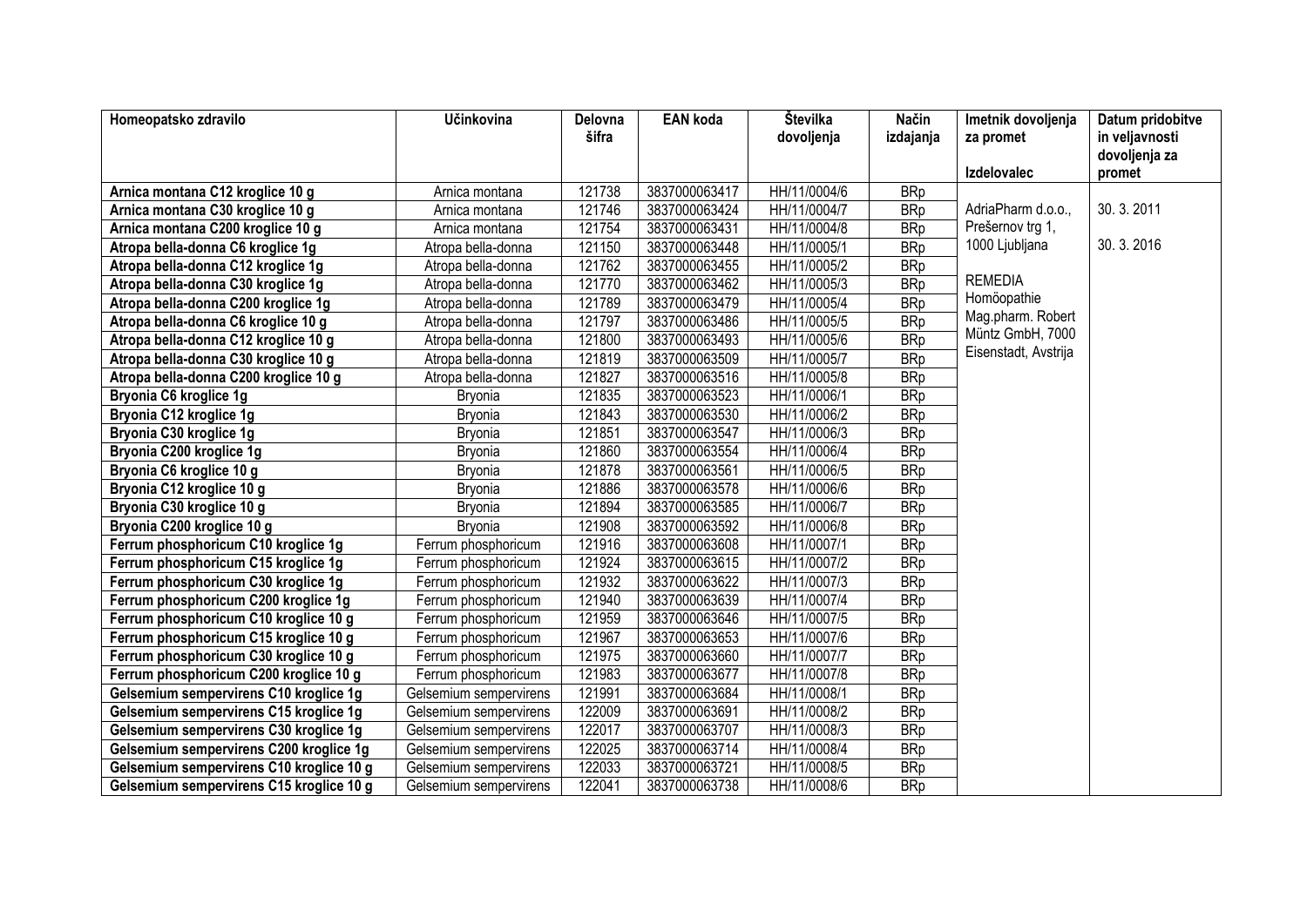| Homeopatsko zdravilo                      | Učinkovina             | Delovna | <b>EAN</b> koda | Številka     | Način      | Imetnik dovoljenja   | Datum pridobitve        |
|-------------------------------------------|------------------------|---------|-----------------|--------------|------------|----------------------|-------------------------|
|                                           |                        | šifra   |                 | dovoljenja   | izdajanja  | za promet            | in veljavnosti          |
|                                           |                        |         |                 |              |            | <b>Izdelovalec</b>   | dovoljenja za<br>promet |
| Gelsemium sempervirens C30 kroglice 10 g  | Gelsemium sempervirens | 122050  | 3837000063745   | HH/11/0008/7 | <b>BRp</b> |                      |                         |
| Gelsemium sempervirens C200 kroglice 10 g | Gelsemium sempervirens | 122068  | 3837000063752   | HH/11/0008/8 | <b>BRp</b> | AdriaPharm d.o.o.,   | 30.3.2011               |
| Hepar sulfuris C10 kroglice 1g            | Hepar sulfuris         | 122076  | 3837000063769   | HH/11/0009/1 | <b>BRp</b> | Prešernov trg 1,     |                         |
| Hepar sulfuris C15 kroglice 1g            | Hepar sulfuris         | 122084  | 3837000063776   | HH/11/0009/2 | <b>BRp</b> | 1000 Ljubljana       | 30.3.2016               |
| Hepar sulfuris C30 kroglice 1g            | Hepar sulfuris         | 122092  | 3837000063783   | HH/11/0009/3 | <b>BRp</b> |                      |                         |
| Hepar sulfuris C200 kroglice 1g           | Hepar sulfuris         | 122106  | 3837000063790   | HH/11/0009/4 | <b>BRp</b> | <b>REMEDIA</b>       |                         |
| Hepar sulfuris C10 kroglice 10 g          | Hepar sulfuris         | 122114  | 3837000063806   | HH/11/0009/5 | <b>BRp</b> | Homöopathie          |                         |
| Hepar sulfuris C15 kroglice 10 g          | Hepar sulfuris         | 122122  | 3837000063813   | HH/11/0009/6 | <b>BRp</b> | Mag.pharm. Robert    |                         |
| Hepar sulfuris C30 kroglice 10 g          | Hepar sulfuris         | 122130  | 3837000063820   | HH/11/0009/7 | <b>BRp</b> | Müntz GmbH, 7000     |                         |
| Hepar sulfuris C200 kroglice 10 g         | Hepar sulfuris         | 122149  | 3837000063837   | HH/11/0009/8 | <b>BRp</b> | Eisenstadt, Avstrija |                         |
| Kalium bichromicum C6 kroglice 1g         | Kalium bichromicum     | 122157  | 3837000063844   | HH/11/0010/1 | <b>BRp</b> |                      |                         |
| Kalium bichromicum C12 kroglice 1g        | Kalium bichromicum     | 122165  | 3837000063851   | HH/11/0010/2 | <b>BRp</b> |                      |                         |
| Kalium bichromicum C30 kroglice 1g        | Kalium bichromicum     | 122173  | 3837000063868   | HH/11/0010/3 | <b>BRp</b> |                      |                         |
| Kalium bichromicum C200 kroglice 1g       | Kalium bichromicum     | 122181  | 3837000063875   | HH/11/0010/4 | <b>BRp</b> |                      |                         |
| Kalium bichromicum C6 kroglice 10 g       | Kalium bichromicum     | 122190  | 3837000063882   | HH/11/0010/5 | <b>BRp</b> |                      |                         |
| Kalium bichromicum C12 kroglice 10 g      | Kalium bichromicum     | 122203  | 3837000063899   | HH/11/0010/6 | <b>BRp</b> |                      |                         |
| Kalium bichromicum C30 kroglice 10 g      | Kalium bichromicum     | 122211  | 3837000063905   | HH/11/0010/7 | <b>BRp</b> |                      |                         |
| Kalium bichromicum C200 kroglice 10 g     | Kalium bichromicum     | 122220  | 3837000063912   | HH/11/0010/8 | <b>BRp</b> |                      |                         |
| Lachesis C6 kroglice 1g                   | Lachesis               | 122238  | 3837000063929   | HH/11/0011/1 | <b>BRp</b> |                      |                         |
| Lachesis C12 kroglice 1g                  | Lachesis               | 122246  | 3837000063936   | HH/11/0011/2 | <b>BRp</b> |                      |                         |
| Lachesis C30 kroglice 1g                  | Lachesis               | 122254  | 3837000063943   | HH/11/0011/3 | <b>BRp</b> |                      |                         |
| Lachesis C200 kroglice 1g                 | Lachesis               | 122262  | 3837000063950   | HH/11/0011/4 | <b>BRp</b> |                      |                         |
| Lachesis C6 kroglice 10 g                 | Lachesis               | 122270  | 3837000063967   | HH/11/0011/5 | <b>BRp</b> |                      |                         |
| Lachesis C12 kroglice 10 g                | Lachesis               | 122289  | 3837000063974   | HH/11/0011/6 | <b>BRp</b> |                      |                         |
| Lachesis C30 kroglice 10 g                | Lachesis               | 122297  | 3837000063981   | HH/11/0011/7 | <b>BRp</b> |                      |                         |
| Lachesis C200 kroglice 10 g               | Lachesis               | 122300  | 3837000063998   | HH/11/0011/8 | <b>BRp</b> |                      |                         |
| Lycopodium clavatum C6 kroglice 1g        | Lycopodium clavatum    | 122319  | 3837000064001   | HH/11/0012/1 | <b>BRp</b> |                      |                         |
| Lycopodium clavatum C12 kroglice 1g       | Lycopodium clavatum    | 122327  | 3837000064018   | HH/11/0012/2 | <b>BRp</b> |                      |                         |
| Lycopodium clavatum C30 kroglice 1g       | Lycopodium clavatum    | 122335  | 3837000064025   | HH/11/0012/3 | <b>BRp</b> |                      |                         |
| Lycopodium clavatum C200 kroglice 1g      | Lycopodium clavatum    | 122343  | 3837000064032   | HH/11/0012/4 | <b>BRp</b> |                      |                         |
| Lycopodium clavatum C6 kroglice 10 g      | Lycopodium clavatum    | 122351  | 3837000064049   | HH/11/0012/5 | <b>BRp</b> |                      |                         |
| Lycopodium clavatum C12 kroglice 10 g     | Lycopodium clavatum    | 122360  | 3837000064056   | HH/11/0012/6 | <b>BRp</b> |                      |                         |
| Lycopodium clavatum C30 kroglice 10 g     | Lycopodium clavatum    | 122378  | 3837000064063   | HH/11/0012/7 | <b>BRp</b> |                      |                         |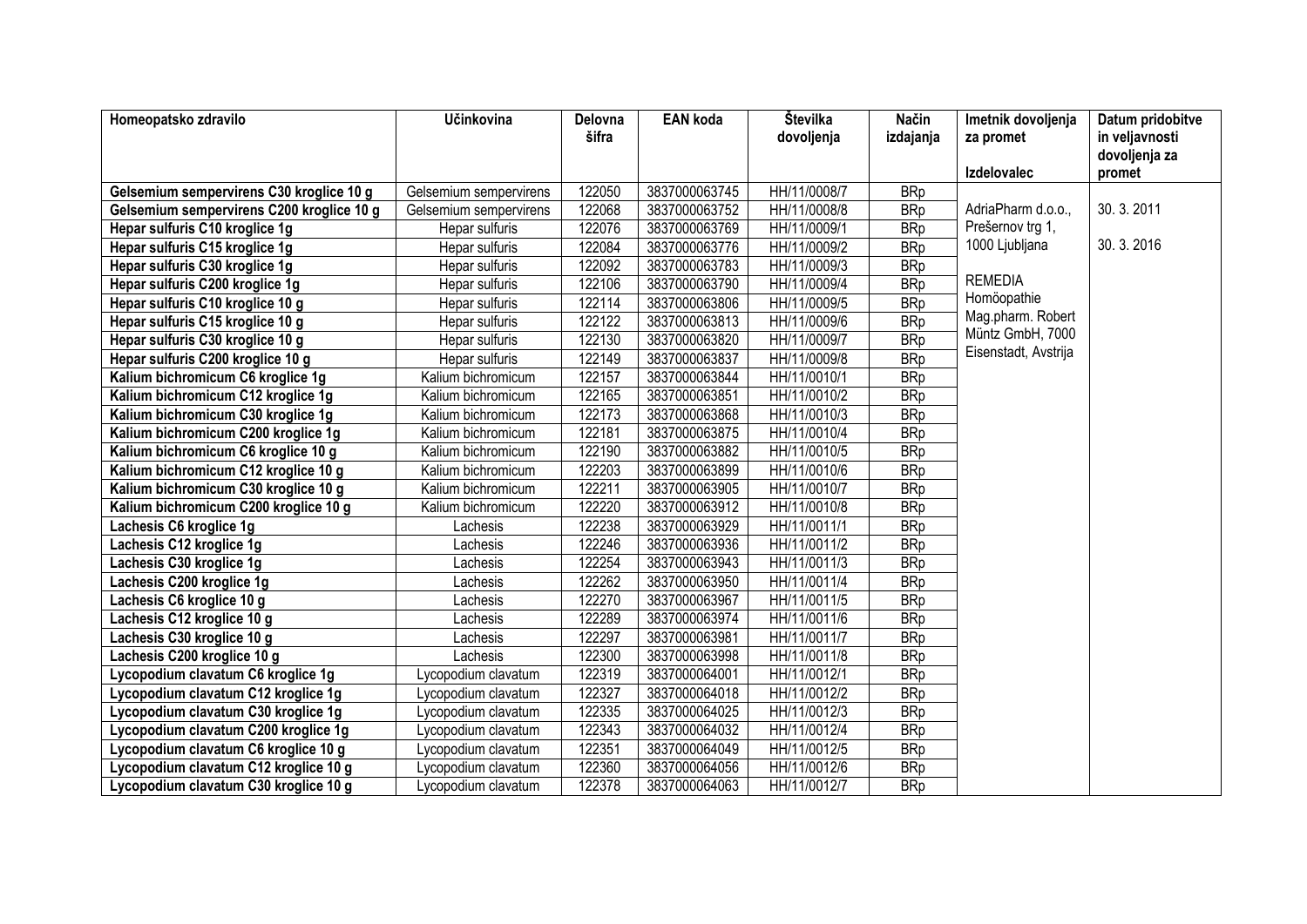| Homeopatsko zdravilo                    | Učinkovina           | Delovna | <b>EAN</b> koda | Številka     | Način      | Imetnik dovoljenja   | Datum pridobitve        |
|-----------------------------------------|----------------------|---------|-----------------|--------------|------------|----------------------|-------------------------|
|                                         |                      | šifra   |                 | dovoljenja   | izdajanja  | za promet            | in veljavnosti          |
|                                         |                      |         |                 |              |            | <b>Izdelovalec</b>   | dovoljenja za<br>promet |
| Lycopodium clavatum C200 kroglice 10 g  | Lycopodium clavatum  | 122386  | 3837000064070   | HH/11/0012/8 | <b>BRp</b> |                      |                         |
| Matricaria recutita C6 kroglice 1g      | Matricaria recutita  | 122394  | 3837000064087   | HH/11/0013/1 | <b>BRp</b> | AdriaPharm d.o.o.,   | 30.3.2011               |
| Matricaria recutita C12 kroglice 1g     | Matricaria recutita  | 122408  | 3837000064094   | HH/11/0013/2 | <b>BRp</b> | Prešernov trg 1,     |                         |
| Matricaria recutita C30 kroglice 1g     | Matricaria recutita  | 122416  | 3837000064100   | HH/11/0013/3 | <b>BRp</b> | 1000 Ljubljana       | 30.3.2016               |
| Matricaria recutita C200 kroglice 1g    | Matricaria recutita  | 122424  | 3837000064117   | HH/11/0013/4 | <b>BRp</b> |                      |                         |
| Matricaria recutita C6 kroglice 10 g    | Matricaria recutita  | 122432  | 3837000064124   | HH/11/0013/5 | <b>BRp</b> | <b>REMEDIA</b>       |                         |
| Matricaria recutita C12 kroglice 10 g   | Matricaria recutita  | 122440  | 3837000064131   | HH/11/0013/6 | <b>BRp</b> | Homöopathie          |                         |
| Matricaria recutita C30 kroglice 10 g   | Matricaria recutita  | 122459  | 3837000064148   | HH/11/0013/7 | <b>BRp</b> | Mag.pharm. Robert    |                         |
| Matricaria recutita C200 kroglice 10 g  | Matricaria recutita  | 122467  | 3837000064155   | HH/11/0013/8 | <b>BRp</b> | Müntz GmbH, 7000     |                         |
| Pulsatilla pratensis C6 kroglice 1g     | Pulsatilla pratensis | 122475  | 3837000064162   | HH/11/0014/1 | <b>BRp</b> | Eisenstadt, Avstrija |                         |
| Pulsatilla pratensis C12 kroglice 1g    | Pulsatilla pratensis | 122483  | 3837000064179   | HH/11/0014/2 | <b>BRp</b> |                      |                         |
| Pulsatilla pratensis C30 kroglice 1g    | Pulsatilla pratensis | 122491  | 3837000064186   | HH/11/0014/3 | <b>BRp</b> |                      |                         |
| Pulsatilla pratensis C200 kroglice 1g   | Pulsatilla pratensis | 122505  | 3837000064193   | HH/11/0014/4 | <b>BRp</b> |                      |                         |
| Pulsatilla pratensis C6 kroglice 10 g   | Pulsatilla pratensis | 122513  | 3837000064209   | HH/11/0014/5 | <b>BRp</b> |                      |                         |
| Pulsatilla pratensis C12 kroglice 10 g  | Pulsatilla pratensis | 122521  | 3837000064216   | HH/11/0014/6 | <b>BRp</b> |                      |                         |
| Pulsatilla pratensis C30 kroglice 10 g  | Pulsatilla pratensis | 122530  | 3837000064223   | HH/11/0014/7 | <b>BRp</b> |                      |                         |
| Pulsatilla pratensis C200 kroglice 10 g | Pulsatilla pratensis | 122548  | 3837000064230   | HH/11/0014/8 | <b>BRp</b> |                      |                         |
| Strychnos ignatii C6 kroglice 1g        | Strychnos ignatii    | 122556  | 3837000064247   | HH/11/0015/1 | <b>BRp</b> |                      |                         |
| Strychnos ignatii C12 kroglice 1g       | Strychnos ignatii    | 122564  | 3837000064254   | HH/11/0015/2 | <b>BRp</b> |                      |                         |
| Strychnos ignatii C30 kroglice 1g       | Strychnos ignatii    | 122572  | 3837000064261   | HH/11/0015/3 | <b>BRp</b> |                      |                         |
| Strychnos ignatii C200 kroglice 1g      | Strychnos ignatii    | 122580  | 3837000064278   | HH/11/0015/4 | <b>BRp</b> |                      |                         |
| Strychnos ignatii C6 kroglice 10 g      | Strychnos ignatii    | 122599  | 3837000064285   | HH/11/0015/5 | <b>BRp</b> |                      |                         |
| Strychnos ignatii C12 kroglice 10 g     | Strychnos ignatii    | 122602  | 3837000064292   | HH/11/0015/6 | <b>BRp</b> |                      |                         |
| Strychnos ignatii C30 kroglice 10 g     | Strychnos ignatii    | 122610  | 3837000064308   | HH/11/0015/7 | <b>BRp</b> |                      |                         |
| Strychnos ignatii C200 kroglice 10 g    | Strychnos ignatii    | 122629  | 3837000064315   | HH/11/0015/8 | <b>BRp</b> |                      |                         |
| Strychnos nux-vomica C6 kroglice 1g     | Strychnos nux-vomica | 122637  | 3837000064322   | HH/11/0016/1 | <b>BRp</b> |                      |                         |
| Strychnos nux-vomica C12 kroglice 1g    | Strychnos nux-vomica | 122645  | 3837000064339   | HH/11/0016/2 | <b>BRp</b> |                      |                         |
| Strychnos nux-vomica C30 kroglice 1g    | Strychnos nux-vomica | 122653  | 3837000064346   | HH/11/0016/3 | <b>BRp</b> |                      |                         |
| Strychnos nux-vomica C200 kroglice 1g   | Strychnos nux-vomica | 122661  | 3837000064353   | HH/11/0016/4 | <b>BRp</b> |                      |                         |
| Strychnos nux-vomica C6 kroglice 10 g   | Strychnos nux-vomica | 122670  | 3837000064360   | HH/11/0016/5 | <b>BRp</b> |                      |                         |
| Strychnos nux-vomica C12 kroglice 10 g  | Strychnos nux-vomica | 122688  | 3837000064377   | HH/11/0016/6 | <b>BRp</b> |                      |                         |
| Strychnos nux-vomica C30 kroglice 10 g  | Strychnos nux-vomica | 122696  | 3837000064384   | HH/11/0016/7 | <b>BRp</b> |                      |                         |
| Strychnos nux-vomica C200 kroglice 10 g | Strychnos nux-vomica | 122700  | 3837000064391   | HH/11/0016/8 | <b>BRp</b> |                      |                         |